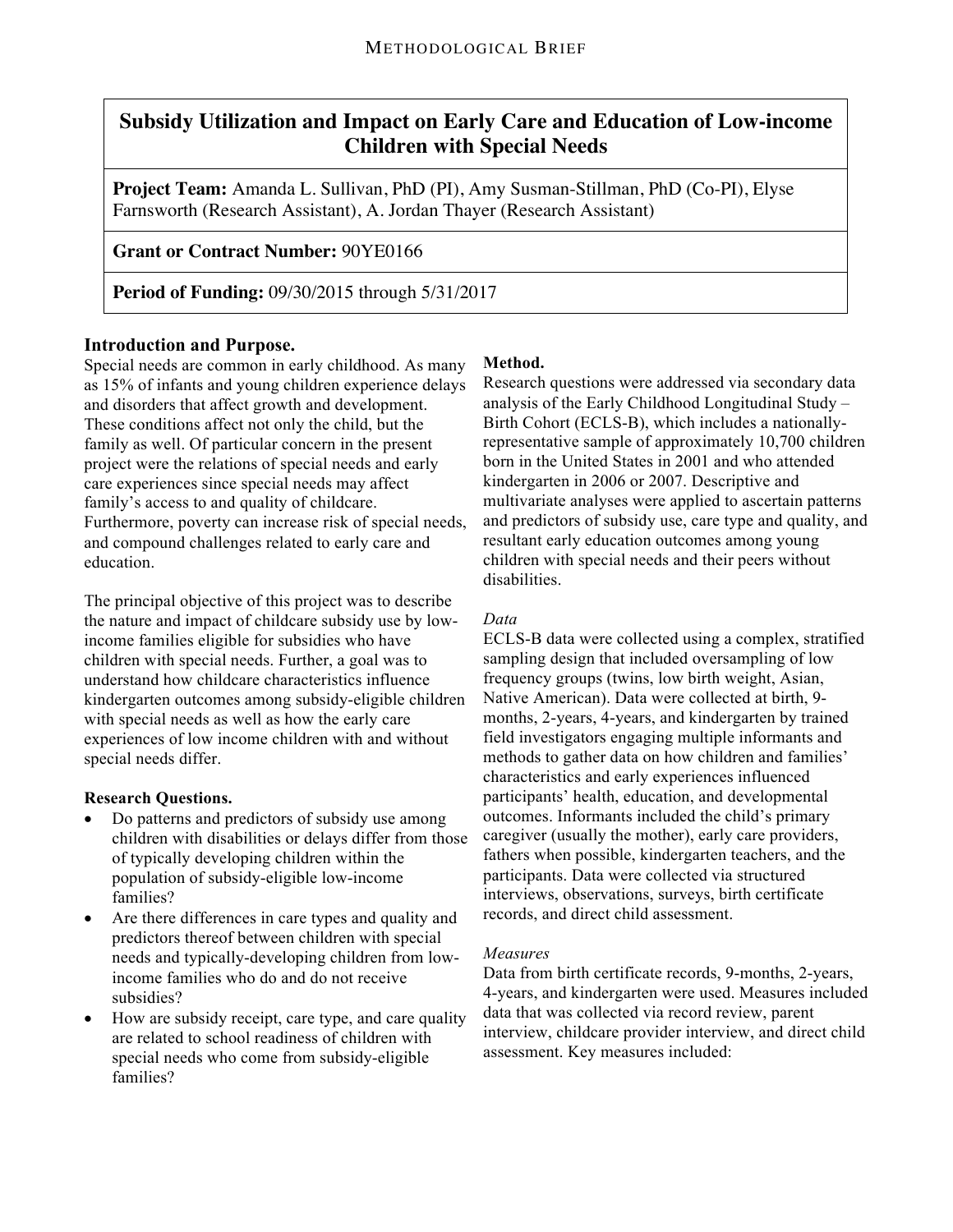- Subsidy-eligibility households at  $130\%$  of the federal poverty level or below at each time point based on parent-reported household income.
- Subsidy-receipt parent report that social services paid for some or all of their childcare were considered subsidy-recipients.
- Special needs status child received early intervention/special education services, had a diagnosed disabling condition (e.g., Down syndrome); or demonstrated cognitive, socialemotional, or motor delays at least 1.5 standard deviations below the mean on standardized measures.
- Childcare type care arrangement their child participated in most frequently (i.e., parental care, home-based nonparental care, or centerbased nonparental care).
- Childcare quality global quality and caregiver interaction ratings utilizing rating scales completed by trained field investigators during direct observations conducted; child-tocaregiver ratio per teacher report; and number of hours in care per week per parent report.
- School readiness scale scores for direct child assessment of early reading, math, and communication skills; teacher ratings of impulsive, externalizing, and social skills were indicators of non-cognitive readiness.
- Ecological covariates child sex (boy or girl), child race/ethnicity (White, Black, Other), mother's age, mother's education level (high school or below, some college or degree), mother's employment status (working full time, working part time, not currently working), parental marital status (married or currently not married), home language (English or other), receipt of other public assistance (health care subsidies or food subsidies), number of siblings living in the home (none, one or more), urbanicity (urban/suburban or rural), and census region (Northeast, Midwest, South, West).

#### *Analytic Sample*

The unweighted base analytic sample include 4,050 subsidy-eligible children at 9-months, 3,000 subsidyeligible children at 2-years, and 2,400 subsidy-eligible children at 4-years of age representing 1.1-1.5 million

children in the population at the time. Sample weights applied in the analyses provided population estimates.

#### *Analytic Approach*

Three sets of analyses were conducted. The first and second sets of analyses provided nationallyrepresentative descriptive estimates of subsidy receipt, care type, and care quality for eligible children with and without special needs. This was followed by multivariate logistic regression to identify the relations of child and family characteristics to subsidy receipt. We tested for significant differences in the proportion of children with and without disabilities who participated in different care types and care quality ratings for those children who received childcare subsidies. The final set of analyses produced estimates of the effects of subsidies on the cognitive and noncognitive school readiness. Because subsidies cannot be allocated randomly, estimation of causal effects are difficult to obtain. To approximate randomization, we used propensity score matching, based on an extensive set of child, family, and functional covariates to identify a comparable set of children who did not receive subsidies to use as a mock control group.

### **Methodological Challenges.**

Our project focused on describing the childcare experiences and correlated kindergarten outcomes for subsidy-eligible children with and without special needs. A common challenge when conducting secondary analyses is how to operationalize constructs of interest using the variables available in the dataset. Frequently, a single variable is insufficient to represent a construct of interest, and multiple variables must be manipulated adequately capture a construct. Decisions regarding how to represent a construct of interest using the data available in existing largescale datasets can be challenging because there may be multiple measures available in the dataset that represent the construct and previous researchers may have operationalized a construct using a variety of measures or definitions.

For this project, an important first step was to determine how best to define and measure special needs. When engaged in policy analyses or research of social problems related to policy formulation and interpretation, the definition of special needs is relevant to ensuring the applicability and generalizability of findings.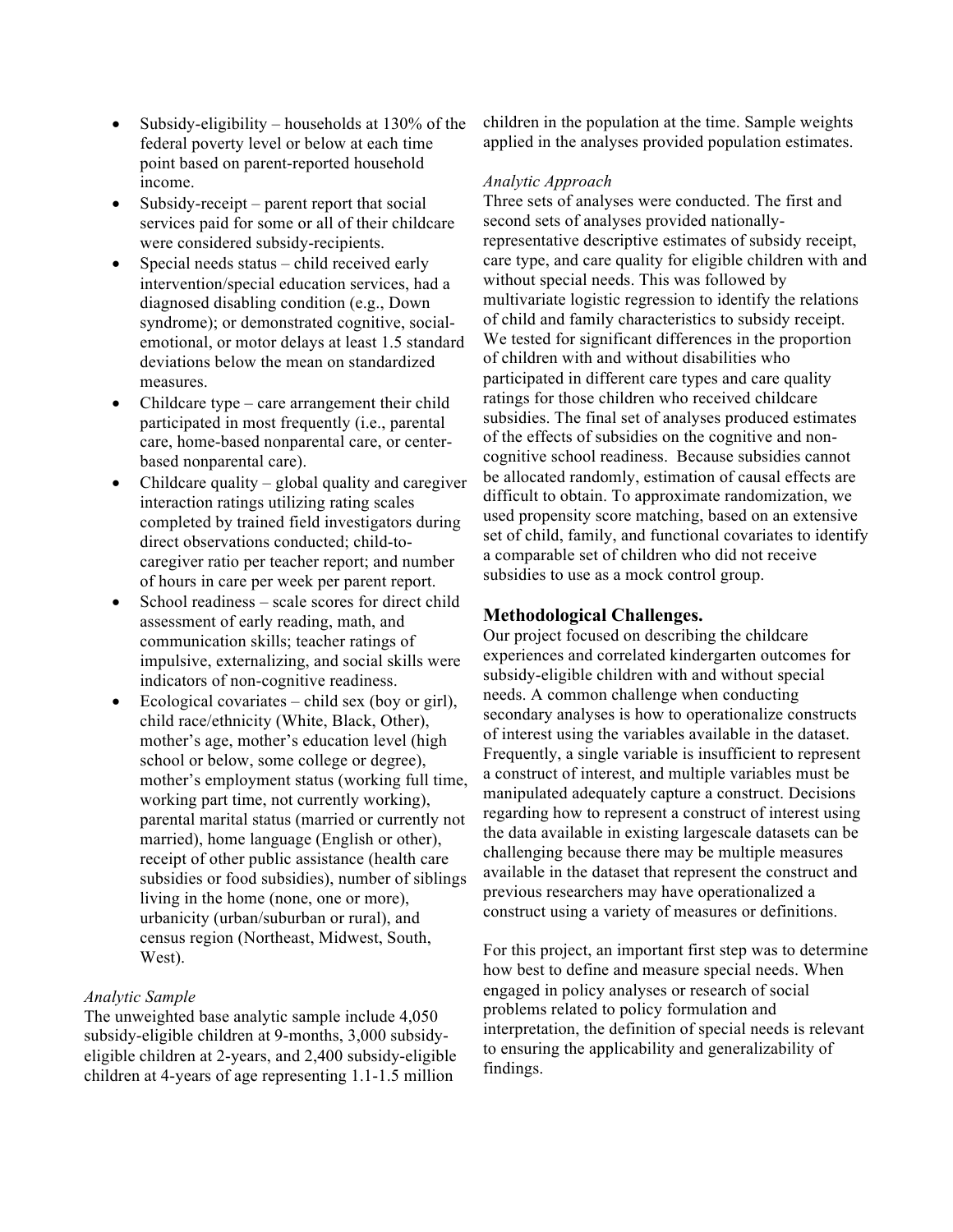Colloquially, special needs is often used interchangeably with disability. In federal policy, disability is subject to unique definition under each statute. A sampling is provided below in Box 1. In addition, in health care settings and research, 'special health care needs' may also be referenced. As a consequence, special needs or disability have a slightly different meaning depending on the context in which it is used. In CCDF, disability is defined to correspond with special education law, the Individuals with Disabilities Education Act (IDEA).

#### **Box 1.**

*Individuals with Disabilities Education Act<sup>i</sup>*

(A) In general.--The term `child with a disability' means a child-- (i) with mental retardation, hearing impairments (including deafness), speech or language impairments, visual impairments (including blindness), serious emotional disturbance (referred to in this title as `emotional disturbance'), orthopedic impairments, autism, traumatic brain injury, other health impairments, or specific learning disabilities: and

(ii) who, by reason thereof, needs special education and related services.

(B) Child aged 3 through 9.--The term `child with a disability' for a child aged 3 through 9 (or any subset of that age range, including ages 3 through 5), may, at the discretion of the State and the local educational agency, include a child--

(i) experiencing developmental delays, as defined by the State and as measured by appropriate diagnostic instruments and procedures, in 1 or more of the following areas: physical development; cognitive development; communication development; social or emotional development; or adaptive development; and

(ii) who, by reason thereof, needs special education and related services.

#### *Social Security Administration*<sup>ii, *i*</sup>

The child must have a (medically determinable) physical or mental condition, or a combination of conditions, that result in "marked and severe functional limitations." This means that the condition(s) must very seriously limit your child's activities. The child's condition(s) must have been disabling, or be expected to be disabling, for at least 12 months; or the condition(s) must be expected to result in death. [...] Following are some of the conditions that may qualify: HIV infection in combination with other impairments, Total blindness, Total deafness, Cerebral palsy, Down syndrome, Muscular dystrophy, Severe intellectual disability (child age 4 or older), Birth weight below 2 pounds, 10, ounces

Researchers have taken several approaches to operationalizing special needs and these approaches do not result in creation of comparable groups or groups that necessarily align with meanings of "special needs" or related term such as developmental delay or disability in various research or policy contexts (e.g., health, social security, special education).

Across past studies, special needs status is often narrowly defined and may not capture all young children who demonstrate delays or disabilities. Definitions may result from researchers' idiosyncratic conceptualization of special needs or be an artifact of

available variables or subsamples. These approaches can be grouped in three categories:

- diagnosed conditions
- receipt of services for special needs
- performance on norm referenced standardized measures operationalized by percentile rank or standard deviations below the mean

Table 1 describes each approach with examples.

| Table 1                 |                                                                                                                    |                                                                                                                                                                               |  |  |
|-------------------------|--------------------------------------------------------------------------------------------------------------------|-------------------------------------------------------------------------------------------------------------------------------------------------------------------------------|--|--|
| Approach                | <b>Description</b>                                                                                                 | <b>Examples</b>                                                                                                                                                               |  |  |
| Diagnosed<br>conditions | Special needs status is<br>based on diagnosed<br>health or psychiatric<br>conditions                               | Autism, diabetes, Down<br>syndrome, Fragile X<br>syndrome, dyslexia                                                                                                           |  |  |
| Receipt of<br>Services  | Special needs status<br>defined by receipt of<br>services intended for<br>individuals with delays<br>or disability | Having an Individualized<br>Family Service Plan;<br>receiving services from a<br>speech-language pathologist<br>or other specialist; attending<br>special education preschool |  |  |
| Performance             | Performance at or<br>below a certain cut<br>point on standardized<br>test                                          | Scale score 1 or 2 standard<br>deviations below the mean;<br>score at or below X<br>percentile                                                                                |  |  |

In Table 2, we summarize how special needs has been defined in previous large-scale analyses.

| Table 2                                                                                |                                                                    |                                                                                                                                                                                                                                                                                                                                                                      |  |
|----------------------------------------------------------------------------------------|--------------------------------------------------------------------|----------------------------------------------------------------------------------------------------------------------------------------------------------------------------------------------------------------------------------------------------------------------------------------------------------------------------------------------------------------------|--|
| Study                                                                                  | Dataset                                                            | Special Needs Definition                                                                                                                                                                                                                                                                                                                                             |  |
| Barton, Spiker,<br>& Williamson<br>$(2012)^{1}$                                        | <b>Head Start Family</b><br>and Child<br><b>Experiences Survey</b> | Defined disability as<br>having an IEP OR being<br>diagnosed with a disability<br>by a medical professional<br>OR scoring at least 2 SD on<br>a standardized measure of<br>language development                                                                                                                                                                      |  |
| Boyle et al.<br>$(2011)^{v}$                                                           | National Health<br><b>Interview Survey</b><br>1997-2008            | Parent report that (a) doctor<br>told that child had ADHD;<br>cerebral palsy; autism;<br>seizures; mental<br>retardation; other<br>developmental delays; (b)<br>child had seizures.<br>stuttering, or stammering,<br>(c) trouble with heading,<br>blind or unable to see; or<br>(d) told by school or health<br>representative that child<br>had learning disability |  |
| Cheng, Palta,<br>Kotelchuck,<br>Poehlmann, &<br>Witt $(2014)$ <sup>vi</sup>            | <b>ECLB-B</b>                                                      | Defined cognitive delay as<br>a scoring below the $10th$<br>percentile on the ECLS-B<br>Bayley Scales of Infant<br>Development – Short Form                                                                                                                                                                                                                          |  |
| Hillemeier,<br>Farkas, Morgan,<br>Martin, &<br>Maczuga<br>$(2009)^{vu}$<br>Jeon et al. | <b>ECLS-B</b><br>Early                                             | Defined delay as scoring in<br>the lowest 10% on the<br>Bayley Scales of Infant<br>Development Short Form<br>Defined delay as having a                                                                                                                                                                                                                               |  |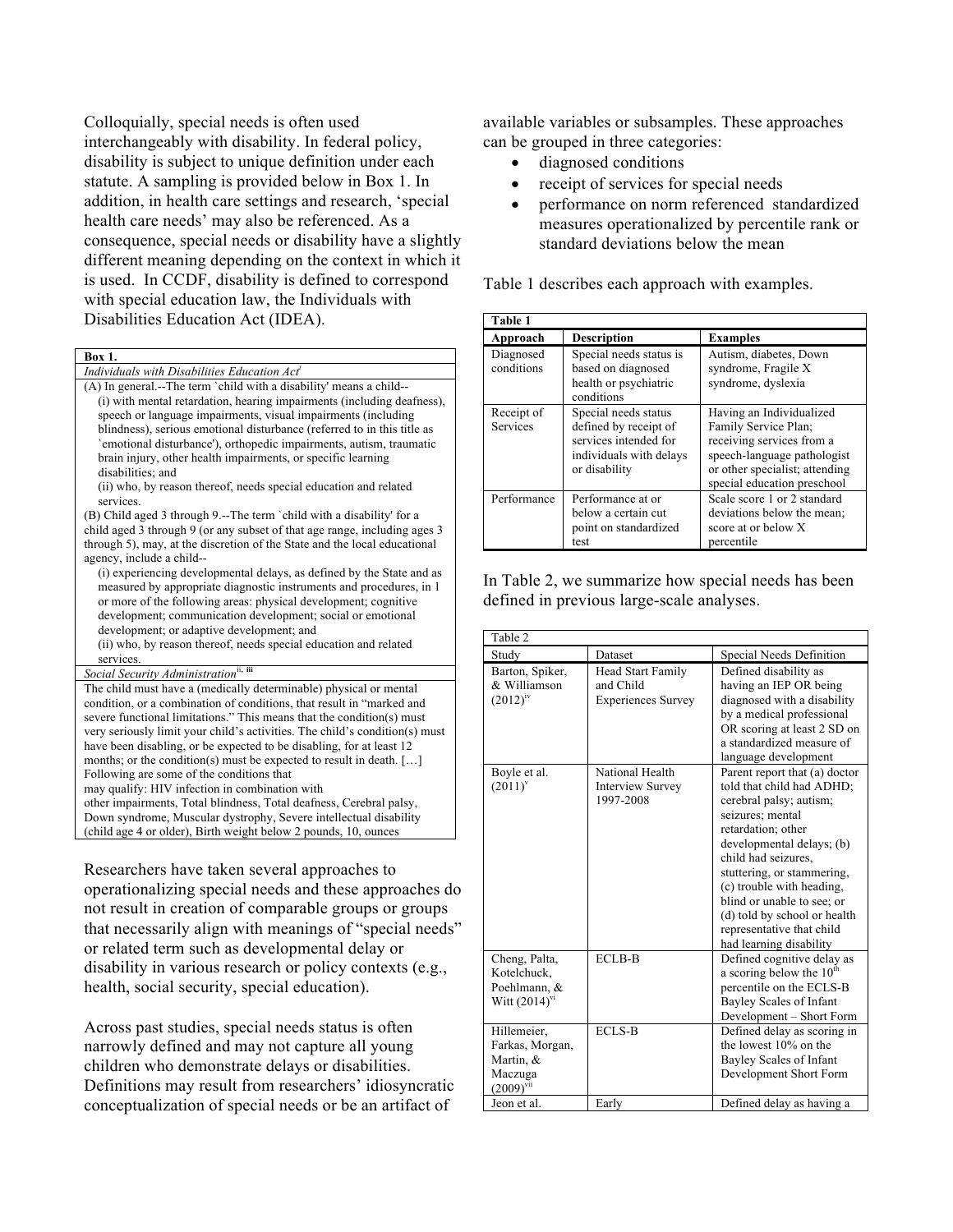| Table 2                                               |                                                                                   |                                                                                                                                                                                                                                                                                             |
|-------------------------------------------------------|-----------------------------------------------------------------------------------|---------------------------------------------------------------------------------------------------------------------------------------------------------------------------------------------------------------------------------------------------------------------------------------------|
| Study                                                 | Dataset                                                                           | Special Needs Definition                                                                                                                                                                                                                                                                    |
| $(2011)^{viii}$                                       | <b>Head Start Research</b><br>and Evaluation<br>Longitudinal Follow-<br>Up study. | chronic biologically-based<br>health condition OR<br>scoring 1.5 SD below the<br>mean on the Bayley Scales<br>of Infant Development<br>motor subscale OR having<br>a medical diagnosis of a<br>developmental delay or<br>disability                                                         |
| Rosenberg,<br>Zhang, $\&$<br>Robinson<br>$(2008)^{1}$ | ECLS-B                                                                            | Defined delay as scoring 1<br>SD below the mean on both<br>subscales of the Bayley<br>Scales of Infant<br>Development Short Form<br>OR 1.5 SD below the mean<br>on one subscale of the<br>Bayley Scales of Infant<br>Development Short Form<br>OR having a birth weight<br>below 1500 grams |

Each of these approaches may yield overlapping but distinct subsamples and has noteworthy limitations. Relying on diagnosis may exclude children with limited health care access or who have developmental delays or conditions not captured in the data as collected. Because health services access and care are related to sociodemographic characteristics such as race, class, language, and parent education, this approach may not adequately capture special needs in the target population. Likewise, it is unlikely that all relevant conditions are included (e.g., the ECLS-B did not query regarding diagnosed autism at each wave). Relying on service receipt is also confounded by disparities in care access since research indicates that 60-90% of individuals eligible for special needs services in early childhood may not receive them and differential special education access during early childhood is related to child and family sociodemographics along with geographic differences (e.g., policy, service availability).

Performance measures may provide a broader net for special needs since they are not dependent on effective, equitable functioning of health service or educational systems, and can allow for differentiation of severity of special needs. Performance approaches may also be limited, however, by the comprehensiveness and psychometric properties of the instruments included in a study. To the extent that all relevant areas of early childhood development are not captured, or are measured poorly as demonstrated by psychometric evidence for reliability and validity, this approach will also underestimate special needs in a given sample. In

addition, there may be children who have diagnosed conditions meeting policy definitions of special needs who do not perform below a researcher's cut point for special needs on a given instrument and are therefore considered typically developing or not having special needs, even though they should not be considered as such. Alternatively, some children who score below a cut point on standardized measures of cognitive, motor, and/or social-emotional development may not have been diagnosed with a special need by a medical professional or identified as eligible for special education by a school-based evaluation team. Or, if researchers rely solely on cognitive measures (e.g., cognitive ability or pre-academic skills), they may exclude children with communication, socialemotional, or adaptive delays.

In sum, while each approach captures *some* children with special needs, none of these approaches necessarily captures *all* children with special needs. Likewise, because researchers have employed a range of definitions of special needs, it is difficult to compare findings or generalize to the population.

### **Solutions.**

After reviewing definitions of special needs status in past research as well as common definitions in the educational and medical criteria, we decided to define special needs status in a way that captured the greatest number of young children who demonstrated developmental delays and disabilities consistent with IDEA, and in turn, CCDF. In doing so, we endeavored to resolve two primary considerations in defining special needs. Namely, we aimed to balance between aligning with past definitions so that we can compare findings across studies while also trying to fully capture eligible children relative to federal law. The ECLS-B contained numerous variables that could be used to approximate special needs from any of the three approaches, but each comes with the aforementioned limitations.

Given these multiple competing considerations, we decided to capitalize on the breadth of measures afforded in the dataset and apply an inclusive definition of special needs. Accordingly, in our study, a child was identified as having a special need if they met one or more of the following conditions:

1. parent report of child having a diagnosed condition,